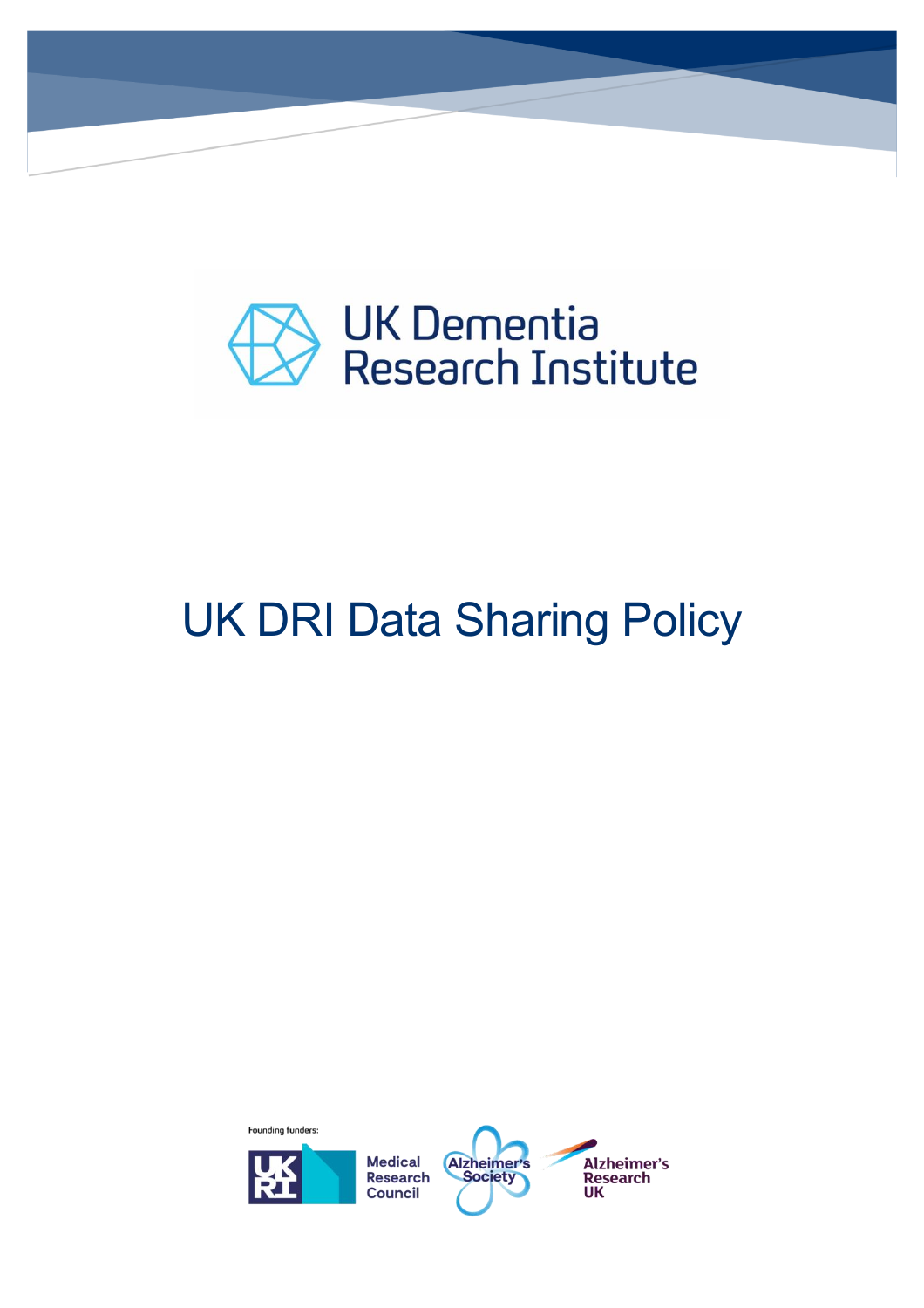#### **Table of Contents**

| 2.             |       |  |  |  |  |  |
|----------------|-------|--|--|--|--|--|
| 3 <sub>1</sub> |       |  |  |  |  |  |
| 4.             |       |  |  |  |  |  |
|                | 4.01. |  |  |  |  |  |
|                | 4.02. |  |  |  |  |  |
|                | 4.03. |  |  |  |  |  |
|                | 4.04. |  |  |  |  |  |
|                | 4.05. |  |  |  |  |  |
|                | 4.06. |  |  |  |  |  |
|                | 4.07. |  |  |  |  |  |
|                | 4.08. |  |  |  |  |  |
|                |       |  |  |  |  |  |
|                |       |  |  |  |  |  |



 $\mathbf 1$ 



**Medical Research** Council



Alzheimer's<br>Research<br>UK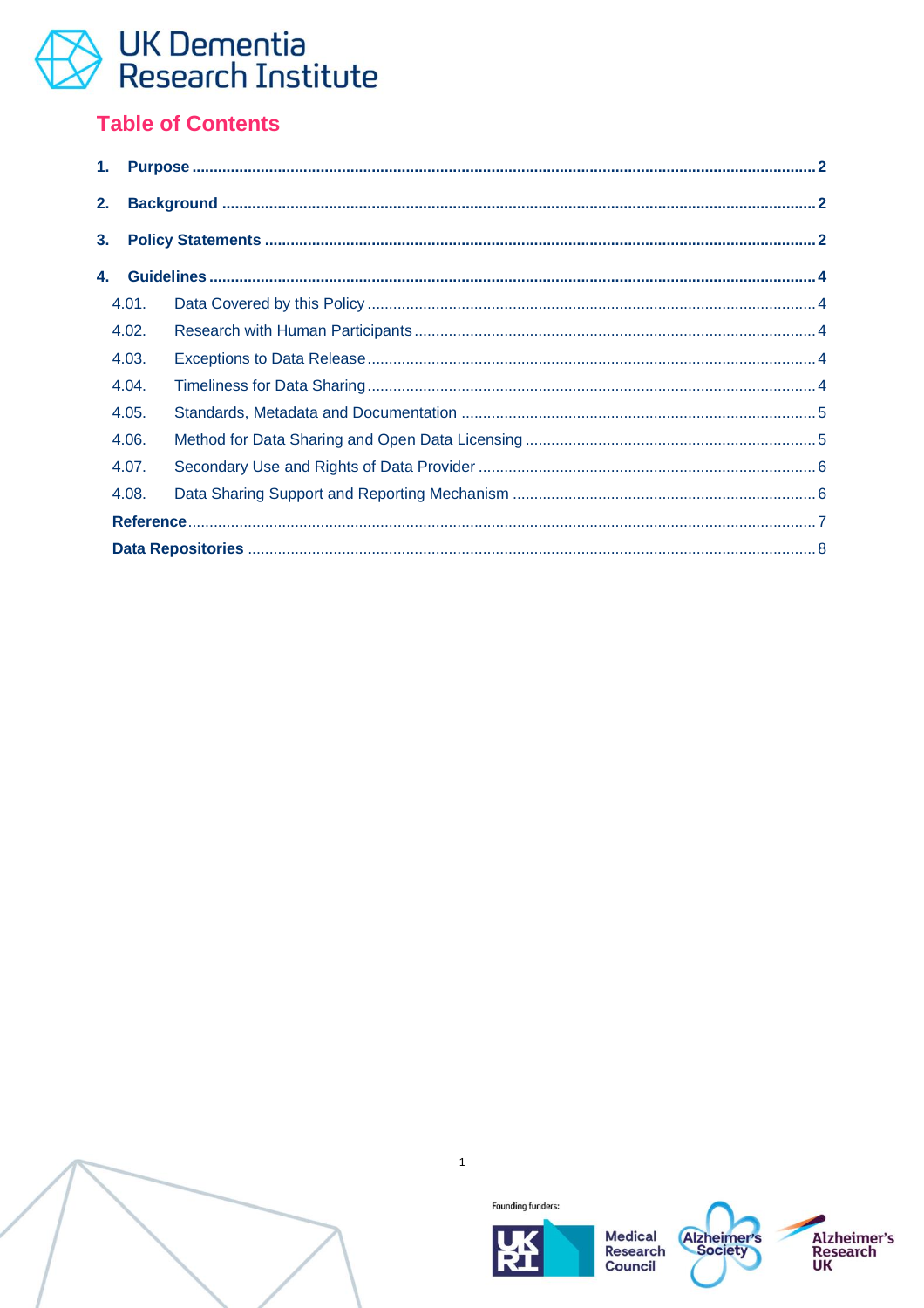

#### <span id="page-2-0"></span>**1. Purpose**

The UK Dementia Research Institute (UK DRI) is a data-driven institute. We expect our researchers to adopt good research practice and act with integrity and transparency in collecting, managing, sharing and (re)using high quality, scientifically robust data. The UK DRI is committed to open science and strives to:

- Nurture a research environment that makes data open in a timely and responsible manner.
- Recognise the importance of data citation and credit acknowledgement.
- Use transparent, robust and fair processes to make decision concerning data openness.

This document covers the general principles, policy statements and guidelines on the public sharing of UK DRI data, including computer code, with the scientific community and is maintained by the UK DRI Informatics Steering Committee with the approval of the Scientific Strategy and Operational Board. **The policy applies to all UK DRI members<sup>1</sup> regardless of the funding source. Where a research project** includes external collaborator(s), it is important to have the [UK DRI headquarters \(HQ\) team](mailto:enquiries@ukdri.ac.uk) review the project agreement to ascertain any conflicting provisions. Collaborator(s) should be made aware of the UK DRI Data Sharing Policy and comply where applicable. In all instances data should be shared in a timely and responsible manner, preferably in line with this policy.

#### <span id="page-2-1"></span>**2. Background**

The UK DRI is dedicated to advancing dementia research that will transform lives. Our researchers are generating large, diverse datasets that are important to both the primary researchers and the wider scientific community that may wish to reproduce and/or drive investigations in new directions. We recognise the importance of contributing to the growing global efforts in open science and believe data sharing will reinforce research transparency and stimulate innovative analyses. We are committed to ensuring UK DRI data can be put to maximum use by the scientific community for health and societal benefit, where legally, commercially and ethically appropriate.

The basis of effective data sharing and reuse is outlined in the FAIR Guiding Principles for scientific data [management and stewardship](https://www.nature.com/articles/sdata201618) that emphasize machine-actionability and stipulate the **F**indability, **A**ccessibility, **I**nteroperability and **R**euse of data. Briefly, data (or any digital object) and metadata (information about the object) should be easily *findable* by both humans and computers (enabling automatic discovery). Data should be *accessible* (via authentication and authorisation if required), be integratable with other data, and *interoperate* with applications or workflows for storage, processing and analysis. (Meta)data should be well described to allow replication and/or combination in different settings to maximise *reuse*.

Open science is only sustainable if scientific credit is given to all involved. We are committed to develop a research environment that enables and rewards data sharing. Fundamentally, data sharing should be led by the scientific community and driven by scientific need without stifling creativity. We expect all UK DRI members to practice and promote data sharing to create an open research culture.

#### <span id="page-2-2"></span>**3. Policy Statements**

The need to safeguard intellectual property (IP) and commercialisation opportunities should not unduly delay or prevent data sharing. We expect data to be shared with as few restrictions/barriers as possible in a timely and responsible manner. The policy reflects the broad statements laid out below and is supported by [Guidelines](#page-4-0) to assist with compliance. It is consistent with our position on open science and our policies on [IP and Commercialisation](https://portal.ukdri.ac.uk/templates-guides-policies/policies?q=UK+DRI+IP+and+Commercialisation+Policy) as well as [Collaboration.](https://portal.ukdri.ac.uk/templates-guides-policies/policies?q=UK+DRI+Collaboration+Policy)

- All UK DRI members should comply with the terms of the UK DRI Data Sharing Policy.
- All final research data (for definition see [4.01\)](#page-4-1) and computer code (henceforth referred jointly as 'data') generated by UK DRI members are covered by this policy and should be shared [according to](https://www.go-fair.org/fair-principles/)  [the FAIR Principles,](https://www.go-fair.org/fair-principles/) excluding legal, commercial or ethical exceptions as agreed with the UK DRI HQ team. Researchers should also adhere to all relevant regulatory requirements, including those relating to information governance and the ethical use of data. [See [4.01](#page-4-1) to [4.03\]](#page-4-3)
- Final research data would be released no later than the publication of the main findings, the submission of the main findings to a preprint repository, or 24 months after generation, whichever is

2

<sup>1</sup> Please refer to the [UK DRI Membership Policy](https://portal.ukdri.ac.uk/templates-guides-policies/policies?q=membership+policy) for definition or [contact the HQ team](mailto:enquiries@ukdri.ac.uk) for questions.





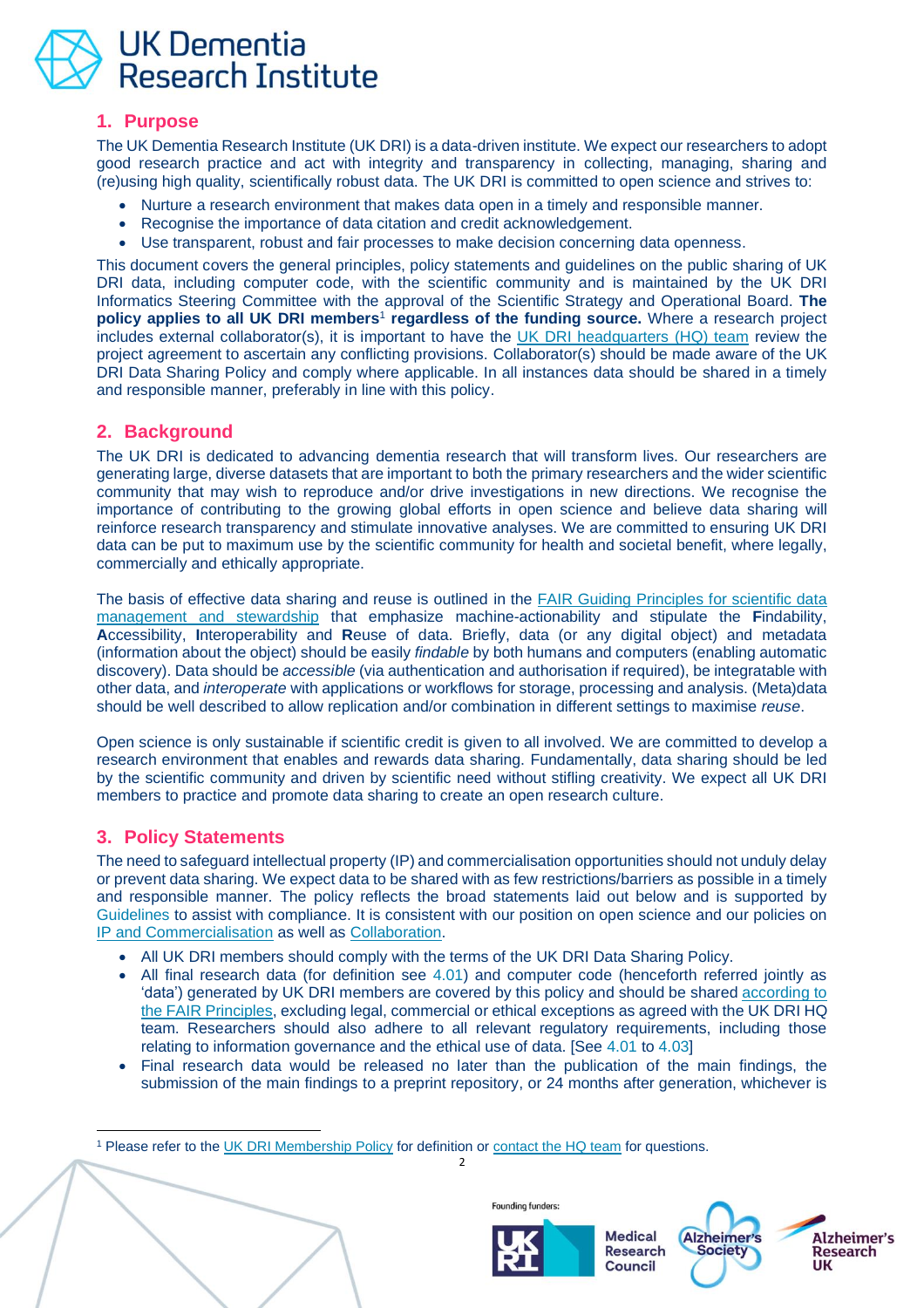

the earliest. Computer code should be released upon submission of the manuscript to a preprint repository or upon publication, whichever is the earliest. [\[4.04\]](#page-4-4)

- Data should be suitably annotated and documented with metadata to avoid misinterpretation. Established standards for (meta)data collection, management, ontology and formats should be adopted wherever possible. Appropriate Data Working Groups will be set up to identify data typespecific (meta)data standards and repositories. [\[4.05\]](#page-5-0)
- Data should be made available under an appropriate license that allows reuse with minimal restrictions and deposited, wherever possible, to established public repositories listed in [Registry of](https://www.re3data.org/)  [Research Data Repositories \(re3data\).](https://www.re3data.org/) [\[4.06\]](#page-5-1)
- Researchers who generate, preserve and share data should receive full recognition by secondary users, their academic institutions and funders for promoting open science. Users are expected to duly cite the source, preserve data confidentiality and observe the ethical and legal obligations pertaining to the data. [\[4.07\]](#page-6-0)
- The UK DRI aims to support our researchers in the application of the UK DRI Data Sharing Policy. [\[4.08\]](#page-6-1)
- We expect UK DRI researchers to incorporate data management plans as an explicit part of their research projects. All UK DRI-supported projects would be required to agree to the UK DRI Data Sharing Policy.
- After a project has ended, data should be retained for a specific time period according to each host university's data management policy.



3





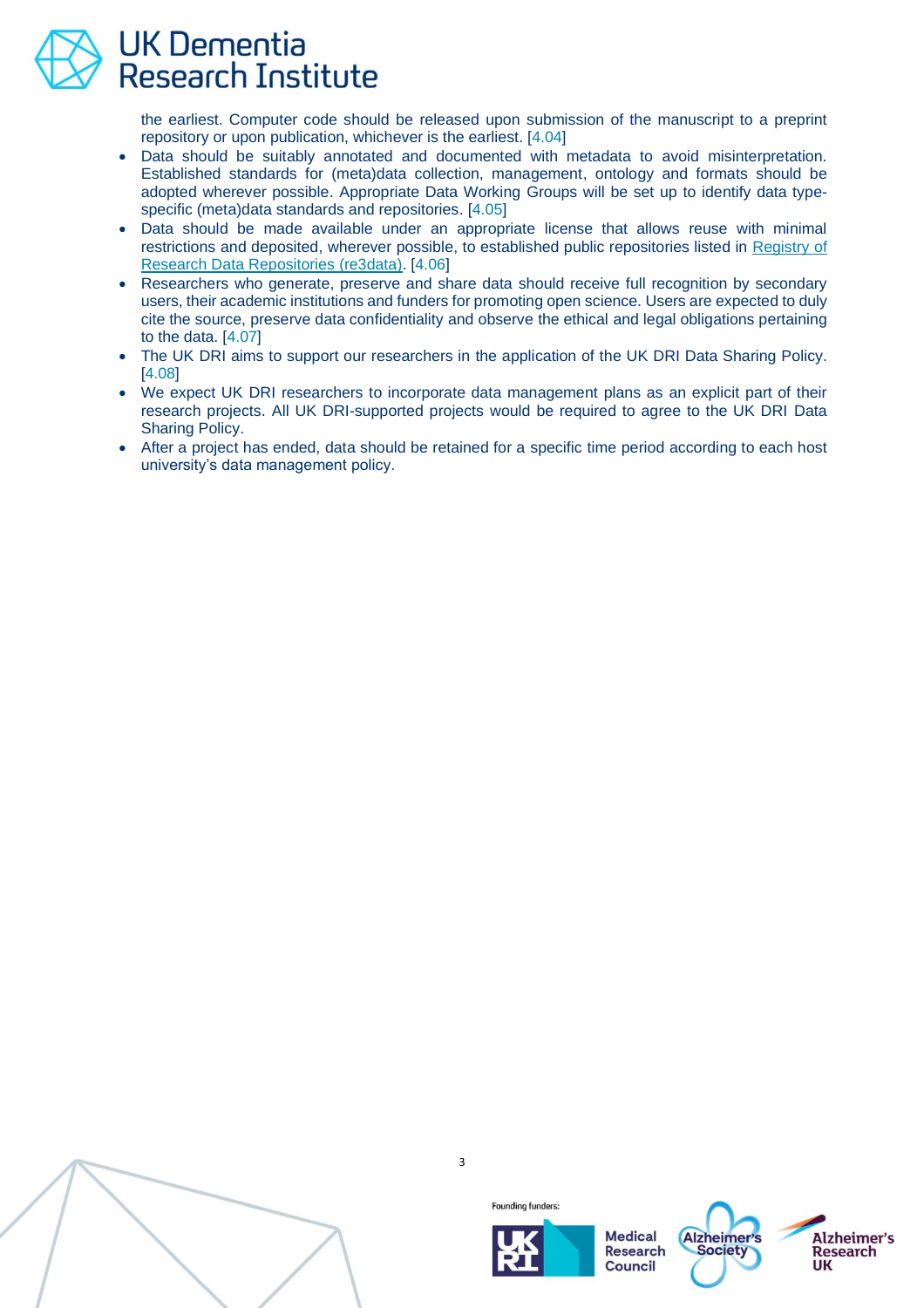#### <span id="page-4-0"></span>**4. Guidelines**

These guidelines are intended to provide UK DRI researchers with practical guidance for implementing the UK DRI Data Sharing Policy. The guidelines will be periodically reviewed by the UK DRI Informatics Steering Committee. Please [contact the UK DRI HQ team](mailto:enquiries@ukdri.ac.uk) for questions or concerns on the policy or guidelines.

#### <span id="page-4-1"></span>4.01. Data Covered by this Policy

Here we term final research data as recorded factual material necessary to document, support and validate research findings. For most studies, final research data will be a computerized dataset. The dataset might include both raw data and derived variables, which should be appropriately described in the documentation accompanying the dataset. Final research data does not include laboratory notebooks, partial datasets, preliminary analyses, publication drafts, future research plan or peer review reports.

The UK DRI Data Sharing Policy covers both **final research data** and **computer code** (henceforth jointly referred as 'data') generated by all UK DRI members regardless of the funding source.

#### <span id="page-4-2"></span>4.02. Research with Human Participants

Personal data is data containing identifying information. Collection, use, storage and sharing of personal data of living human participants is covered by the Data Protection Act 2018, UK's implementation of the General Data Protection Regulation (GDPR), in addition to any regulatory requirement (on, for example, information governance and ethics) of the specific study. It is important to be aware that Data Protection Act also covers recordings and images of living patients and research participants where these contain, or are held with, identifying information. Data that is anonymised or pseudonymised better protects participants' privacy and is not subject to the same restrictions as personal data.

For research with human participants, researchers must have participants' consent to collect, use, store and share their personal data. Consent procedures should include provision for data sharing in a way that maximises the value of the data for wider research use, while providing adequate safeguards for participants. For more information on consent for data sharing, please see the [UK Data Service.](https://www.ukdataservice.ac.uk/manage-data/legal-ethical/consent-data-sharing) Every effort must be made to protect the identity of participants, including through appropriate anonymisation procedures and managed access processes. Prior to sharing, data should be anonymised, and any indirect identifiers that may lead to deductive disclosures should be removed to reduce the risk of identification. **All appropriate ethical, legal and institutional regulatory permissions must be in place before the data can be shared**.

#### <span id="page-4-3"></span>4.03. Exceptions to Data Release

While [FAIR-compliant](https://www.go-fair.org/fair-principles/) data should be the presumed default, we recognise that there may be commercial, legal or ethical constraints on the release of some data. Delays and exemptions **may** be granted for reasons such as:

- IP rights: Data release may be delayed for assessment and execution of an IP protection strategy; for example, if the data forms part of a patent application.
- Proprietary data: Data generated from projects co-funded by third parties such as pharmaceutical or biotechnology industries may have constraints on public disclosure.
- Studies with clear risk of participant reidentification, bioterrorism.

Where researchers wish to delay or exempt the data from release, they should first consult their group leaders, who, after deeming the request essential, should return the completed UK DRI Data Release [Delay/Exemption Request Form](https://www.dropbox.com/s/c5srppq3v9l7ijs/UK%20DRI%20Data%20Release%20Delay%20Exemption%20Request%20Form.docx?dl=0) to [the HQ team](mailto:enquiries@ukdri.ac.uk) for approval by the HQ team and, if necessary, Chair of the relevant Data Working Group (or the Informatic Steering Committee, where appropriate).

#### <span id="page-4-4"></span>4.04. Timeliness for Data Sharing

To ensure researchers who generate the data ('data generators') have the first opportunity to fully exploit the data and publish their findings, data generators have reasonable right of privileged use for a limited, defined period.



4



Founding funders:



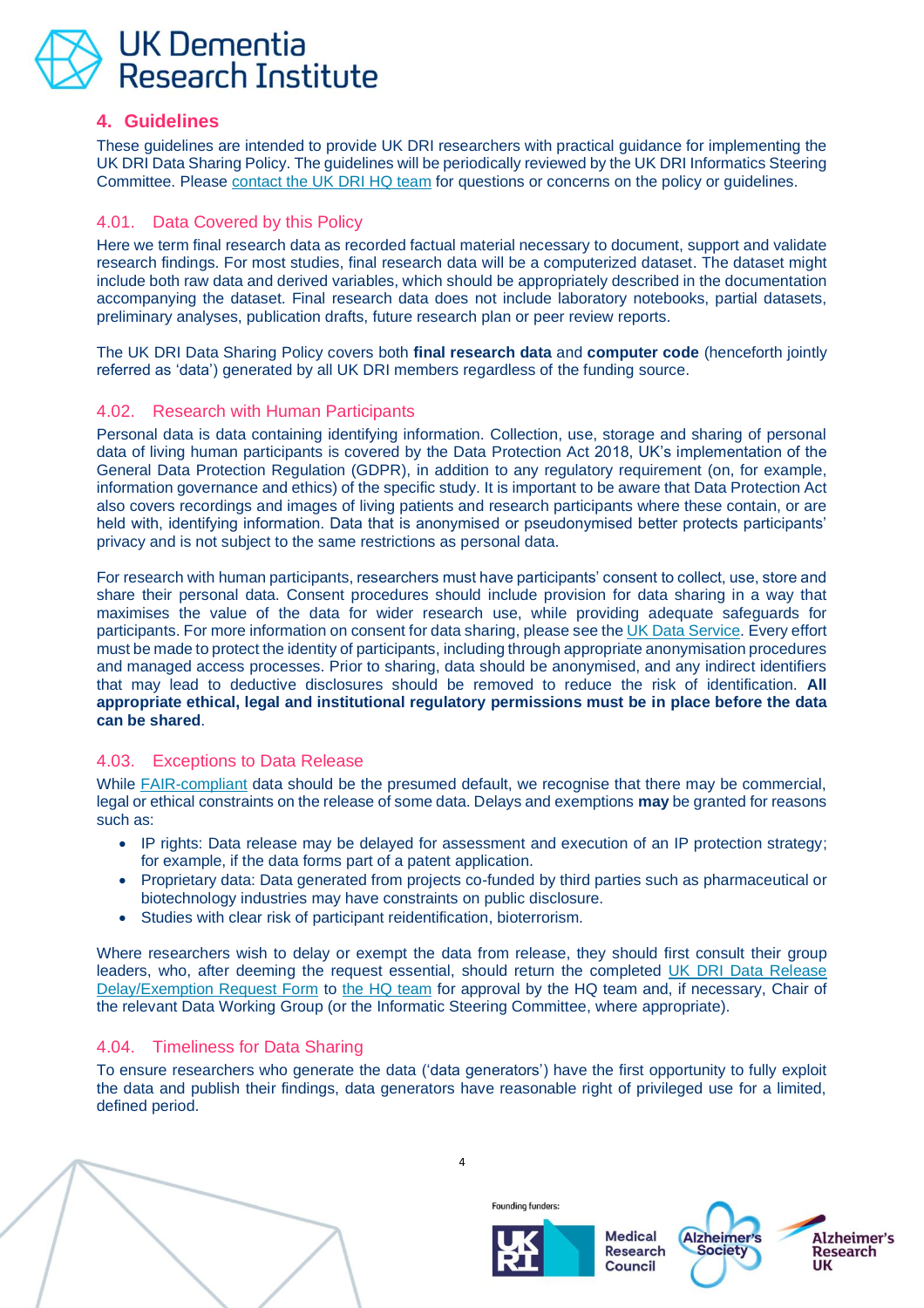All data however should be made publicly available [according to the FAIR Principles](https://www.go-fair.org/fair-principles/) following the timeline: below:

- Final research data no later than 24 months after generation, the submission of the main findings to a preprint repository, or the publication of the main findings, whichever is the earliest.
- Computer code upon submission of the manuscript to a preprint repository or upon publication, whichever is the earliest.

In addition, delays in sharing a novel methodology to collect data will restrict others from applying the methodology (and reusing the resulting datasets) and delay the recognition due to the developers. We thus encourage our researchers to share novel methodologies and associated data at the earliest opportunity.

#### <span id="page-5-0"></span>4.05. Standards, Metadata and Documentation

Standards for ontologies (eg consistent nomenclature for disease name and brain area)<sup>2</sup>, (meta)data formats, supporting metadata/documentation, and data collection/management methodologies are fundamental to effective, robust data sharing. Data released for sharing should:

- Meet well established, domain relevant community standards.
- Be validated and verified in line with established best practice and be of high quality.
- Be accompanied by all necessary supporting metadata and/or documentation.
- Be sufficient to reproduce all results and figures generated using the dataset.

To maximise integrability, interoperability and reuse, data should be collected and managed using widely accepted methodologies and formats where available. For data to be readily findable and effectively reused, appropriately structured metadata and/or documentation should be recorded, using a recognised or de facto standard schema. Metadata should include information about (1) regulatory and ethical requirements on access and use; (2) version-controlled protocols for equipment use, [data provenance](https://www.go-fair.org/fair-principles/r1-2-metadata-associated-detailed-provenance/) and context of data collection. Documentation may include code comments, technical descriptions, project-build guidelines, audit trail supporting technical decisions, and software dependencies.

Identification of standards for different data types (eg transcriptomics, proteomics, software) will be led by the UK DRI Informatics Steering Committee and associated Data Working Groups. A list of recommendation will be hosted on [UK DRI Portal](https://portal.ukdri.ac.uk/) and regularly reviewed to reflect new entries.

#### <span id="page-5-1"></span>4.06. Method for Data Sharing and Open Data Licensing

Wherever possible, data should be deposited in an established, domain-appropriate public repository listed in [re3data,](https://www.re3data.org/) complying to all (meta)data standards expected in the chosen repository. Please see [Data](#page-8-0)  [Repositories](#page-8-0) for a non-exhaustive list of general and domain-specific repositories.<sup>3</sup> Data should be citable and locatable unambiguously through the use of [persistent unique identifiers](https://nnlm.gov/data/thesaurus/persistent-unique-identifier) such as Digital Object [Identifiers](https://www.doi.org/hb.html) (DOIs).

Data can be shared via either open or managed access:

- Open access data data that can be released into the public domain without restriction.
- Managed access data data that can only be released under certain conditions with restrictions on use and re-distribution usually related to the terms of consent given by research participants. This type of data should be deposited in a controlled, secure repository with strict protocols governing how information is managed, stored and distributed (eg [European Genome-phenome Archive\)](https://ega-archive.org/about/introduction).

We strongly encourage the use of open access repositories, and one should only opt for managed access if it is explicitly required for the datasets in question.

Data should always be made available under licence to inform secondary users who owns the data and on what terms they can be used. Researchers are strongly encouraged to opt for the most open licence to allow the widest possible scope for reuse and redistribution. [Creative Commons Attribution](https://creativecommons.org/licenses/by/4.0/) (CC BY) license

<sup>3</sup> This list is subject to regular review by the UK DRI Informatics Steering Committee and Data Working Groups. Any changes to the list will be announced on Slack and an up-to-date list will be maintained o[n UK DRI Portal.](https://portal.ukdri.ac.uk/)



**Medical Alzheimer** Research **Society** Council



5

<sup>2</sup> See, for example, [the EMBL-EBI Ontology Lookup Service.](https://www.ebi.ac.uk/ols/index)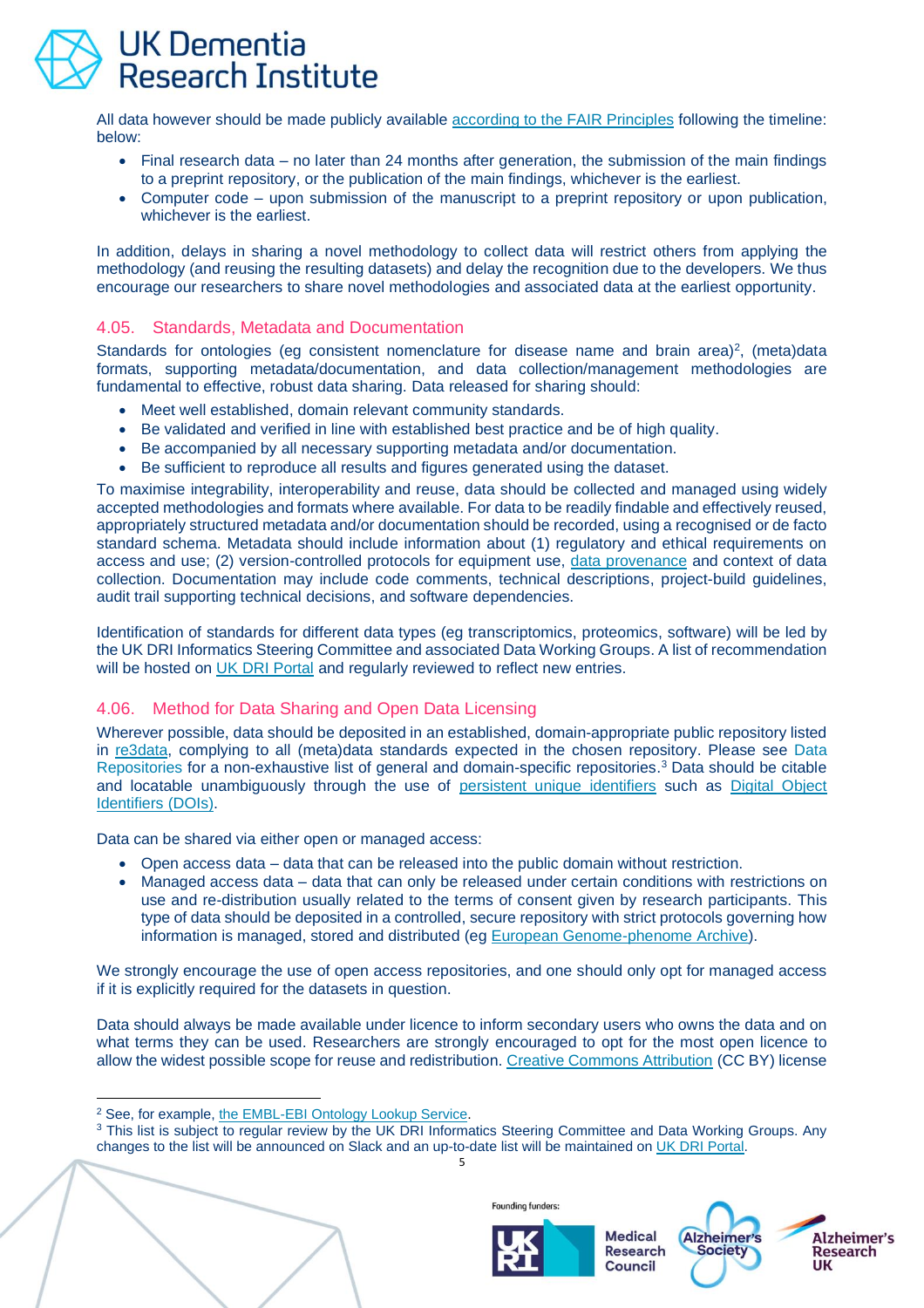is widely used for datasets and open access publications (se[e Wellcome](https://wellcome.org/grant-funding/guidance/creative-commons-attribution-licence-cc) for example). For more information, [Open Definition](https://opendefinition.org/licenses/) lists conformant open licenses for data and content; [Open Source Initiative](https://opensource.org/licenses/category) lists opensource licenses for software. Different repositories may use or prefer different licenses; [re3data](https://www.re3data.org/) indicates the license used by each listed repository.

#### <span id="page-6-0"></span>4.07. Secondary Use and Rights of Data Provider

To fully credit the intellectual contributions of researchers who generate, preserve and share data, secondary users must appropriately cite the data upon which any published findings are based in the method and/or reference section . A data citation should, wherever possible, include sufficient information to allow the exact version of the data to be located by using a persistent unique identifier such as DOIs. Where data are shared directly from the data generator, a co-authorship may be appropriate based on mutual agreement.

A data citation does not suggest the data generator endorses the secondary user or their use of the data. Users should abide by the terms and conditions under which the data is accessed and understand that the data may be subject to change, errors and sampling bias. Users should carefully read the metadata and documentation to fully understand the scope and original intent of the data to reduce the risk of misinterpretation.

#### <span id="page-6-1"></span>4.08. Data Sharing Support and Reporting Mechanism

The UK DRI recognises that data sharing has time and cost implications such as the hiring of specialist staff and periodic reviews of progress towards FAIR-compliant data. The cost must be balanced with the benefits to the UK DRI's research portfolio as a whole. The UK DRI aims to enable data sharing by providing:

- Staff support via the HQ team and/or the UK DRI Data Science and Informatics Team and/or through partnership(s).
- Information and training on relevant common standards, guidelines, databases and resources.
- Development or identification of best-practice (meta)data/documentation standards through the UK DRI Informatics Steering Committee and associated Data Working Groups.

Generation of FAIR-compliant data should be acknowledged as a legitimate output of the research process and recognised as such in a researcher's professional profile. UK DRI Group Leaders and Pilot Award holders are requested to capture their data-sharing activities (including information such as persistent unique identifiers and where the data is shared) on researchfish® and UK DRI Annual Planning Exercise, if applicable.



6





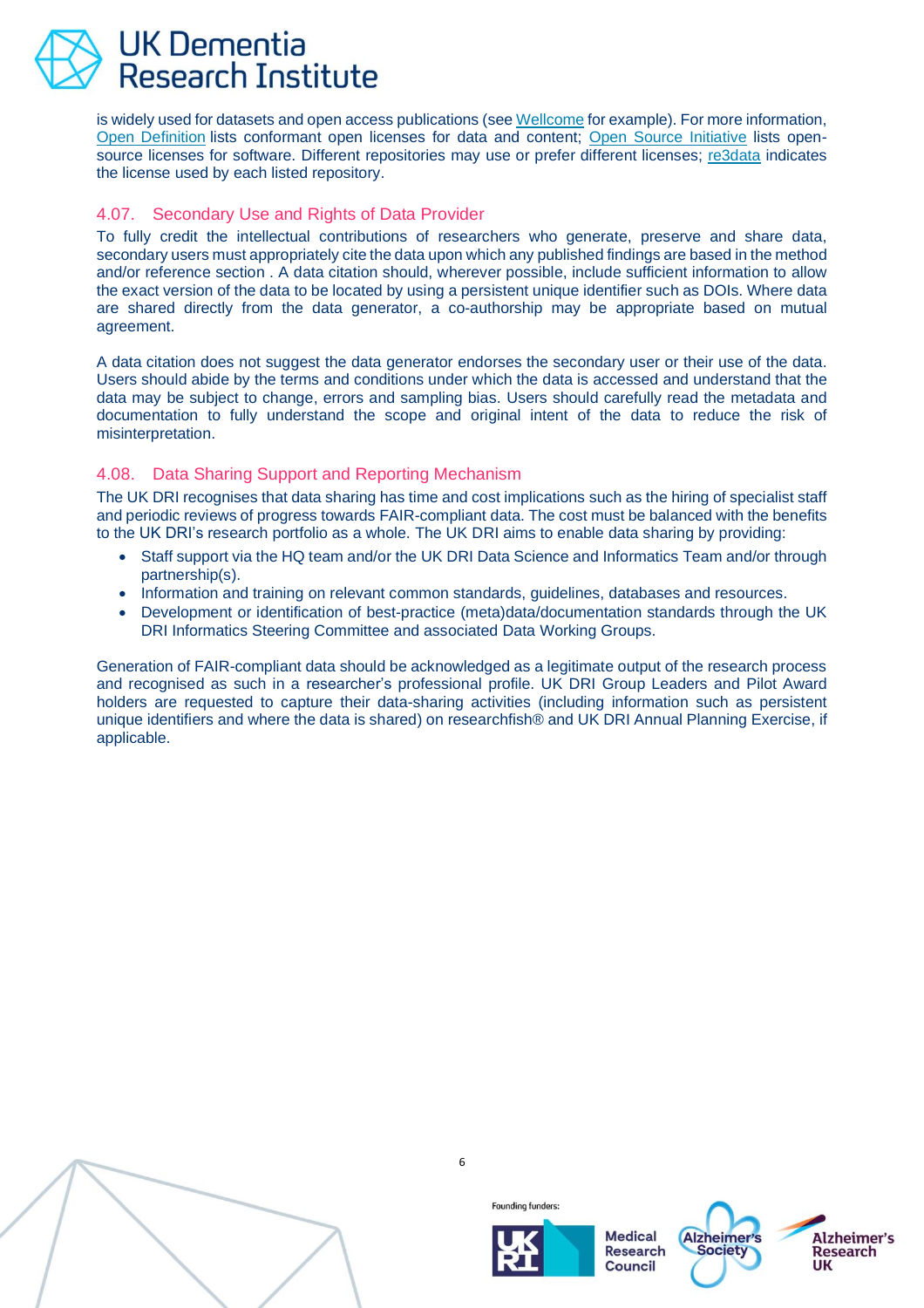#### <span id="page-7-0"></span>**Reference**

The UK DRI Data Sharing Policy borrowed heavily from:

- Wellcome Sanger Institute: Open access science <https://www.sanger.ac.uk/about/who-we-are/research-policies/open-access-science/>
- National Institutes of Health: NIH data sharing policy and implementation guidance [https://grants.nih.gov/grants/policy/data\\_sharing/data\\_sharing\\_guidance.htm](https://grants.nih.gov/grants/policy/data_sharing/data_sharing_guidance.htm)
- Cancer Research UK: Data sharing guidelines [https://www.cancerresearchuk.org/funding-for-researchers/applying-for-funding/policies-that-affect](https://www.cancerresearchuk.org/funding-for-researchers/applying-for-funding/policies-that-affect-your-grant/submission-of-a-data-sharing-and-preservation-strategy/data-sharing-guidelines)[your-grant/submission-of-a-data-sharing-and-preservation-strategy/data-sharing-guidelines](https://www.cancerresearchuk.org/funding-for-researchers/applying-for-funding/policies-that-affect-your-grant/submission-of-a-data-sharing-and-preservation-strategy/data-sharing-guidelines)
- Howard Hughes Medical Institute: Sharing published materials/responsibilities of HHMI authors [https://hhmicdn.blob.core.windows.net/policies/Sharing-Published-Materials-Responsibilities-of-HHMI-](https://hhmicdn.blob.core.windows.net/policies/Sharing-Published-Materials-Responsibilities-of-HHMI-Authors)[Authors](https://hhmicdn.blob.core.windows.net/policies/Sharing-Published-Materials-Responsibilities-of-HHMI-Authors)
- National Institute for Health Research: NIHR position on the sharing of research data <https://www.nihr.ac.uk/documents/nihr-position-on-the-sharing-of-research-data/12253>
- Biotechnology and Biological Sciences Research Council: Data sharing and data resources <https://bbsrc.ukri.org/about/policies-standards/data-sharing-policy/> <https://bbsrc.ukri.org/research/resources/#datasharing>
- UK Research and Innovation: Open research <https://www.ukri.org/funding/information-for-award-holders/data-policy/>
- Royal Society: Data sharing and mining <https://royalsociety.org/journals/ethics-policies/data-sharing-mining/>
- University of Reading: Preserving and sharing data <https://www.reading.ac.uk/RES/rdm/preservingandsharing/res-preserving-sharing-data.aspx>
- Research Institute for Nature and Forest: Open data policy <https://www.vlaanderen.be/inbo/en-GB/publications/open-data-policy-of-the-inbo>
- Francis Crick Institute: Scientific research data management policy [https://www.crick.ac.uk/sites/default/files/2018-](https://www.crick.ac.uk/sites/default/files/2018-07/crick_scientific_research_data_management_policy_0.pdf) [07/crick\\_scientific\\_research\\_data\\_management\\_policy\\_0.pdf](https://www.crick.ac.uk/sites/default/files/2018-07/crick_scientific_research_data_management_policy_0.pdf)



7



**Founding funders:** 



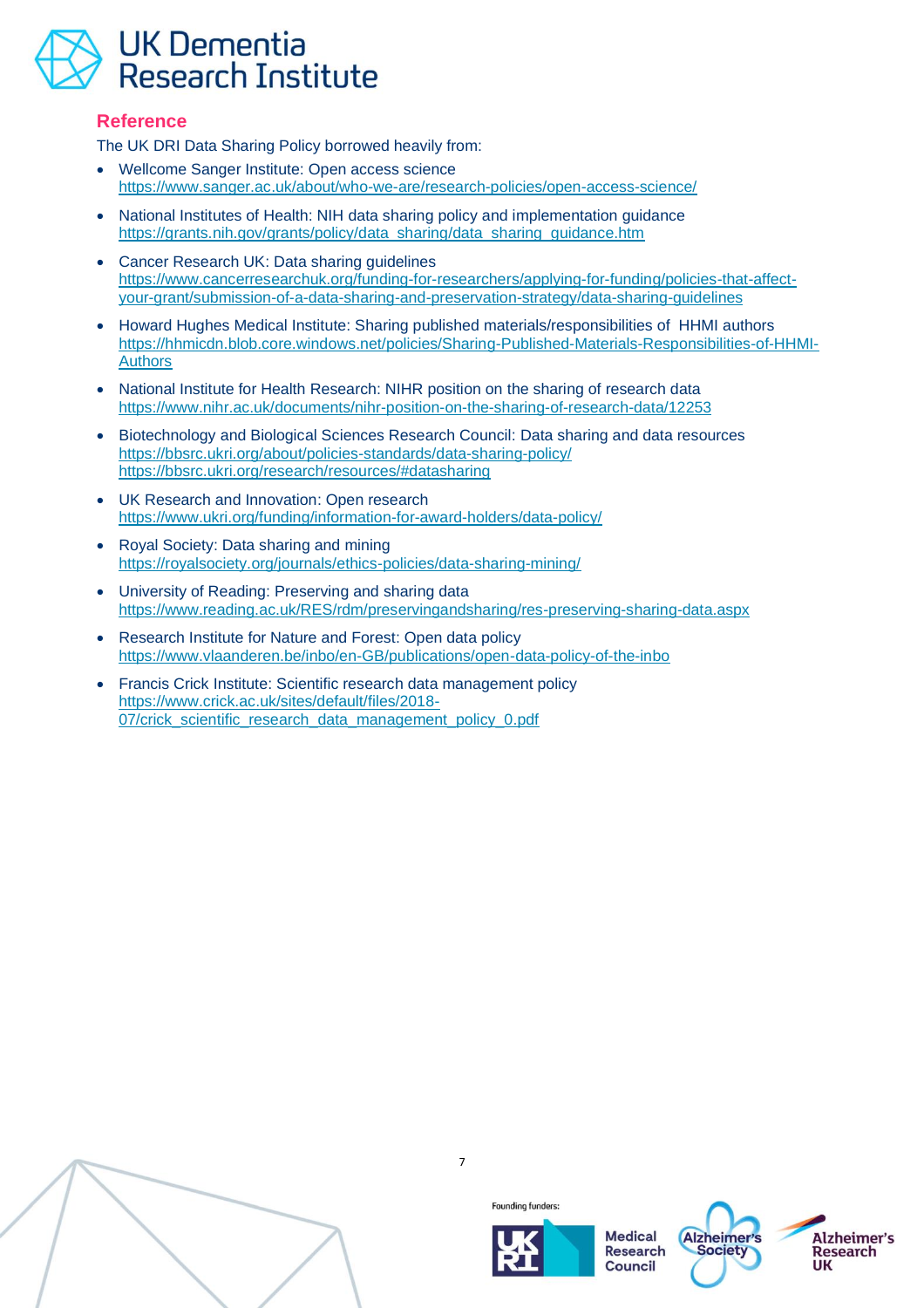#### <span id="page-8-0"></span>**Data Repositories**

This list is subject to regular review by the UK DRI Informatics Steering Committee and associated Data Working Groups. Any changes to the list will be announced on Slack and an up-to-date list will be maintained on [UK DRI Portal.](https://portal.ukdri.ac.uk/)

#### **General**

- [Registry of Research Data Repositories \(re3data\):](https://www.re3data.org/) a global registry of research data repositories.
- [FAIRsharing:](https://fairsharing.org/) A curated resource on (meta)data standards, inter-related to databases and data policies.
- Where no appropriate domain-specific repository exists, data should be deposited in a general repository (eg [Zenodo,](https://zenodo.org/) [Dryad\)](http://datadryad.org/) that makes the data discoverable, reusable and citable.

**Software.** Source code should be made available under an open-source licence and deposited in [GitHub,](https://github.com/) [GitLab](https://about.gitlab.com/) or [Code Ocean,](https://codeocean.com/) which will provide a persistent link. It is recommended that you archive your GitHub repositories on [Zenodo](https://zenodo.org/about) to obtain a DOI that [make your code easily citable.](https://guides.github.com/activities/citable-code/)

#### **Domain-specific**

- Microarray & nucleotide sequence. Data must be deposited in a [MIAME-](http://fged.org/projects/miame/) or [MINSEQE-](http://fged.org/projects/minseqe/)compliant format. Note also that the [International Nucleotide Sequence Database Collaboration](http://www.insdc.org/) operates between [EMBL-](https://www.ebi.ac.uk/)[EBI,](https://www.ebi.ac.uk/) [NCBI](http://www.ncbi.nlm.nih.gov/) and [DDBJ](http://www.ddbj.nig.ac.jp/) covering raw reads, alignment and assemblies to functional annotation and contextual information relating to samples and experimental configurations. Data submitted to any of these organisations are shared.
	- o [ArrayExpress:](http://www.ebi.ac.uk/arrayexpress/) EMBL-EBI. Functional genomics data from microarray and sequencing platforms. Experiments are submitted directly via [Annotare](https://www.ebi.ac.uk/fg/annotare/login/) or imported from the [GEO](http://www.ncbi.nlm.nih.gov/geo/) database. For highthroughput sequencing-based experiments the raw data is brokered to the [ENA](http://www.ebi.ac.uk/ena/) (see below), while the experiment descriptions and processed data are archived in ArrayExpress. [How to submit.](https://www.ebi.ac.uk/training/online/course/arrayexpress-why-and-how-submit-your-data) **Recommended**.
	- o [European Nucleotide Archive \(ENA\):](http://www.ebi.ac.uk/ena) EMBL-EBI. Nucleotide sequencing data. Submitted data are validated by automated quality checking. Submitted data can be kept private and make public later. (Note that the change of status can take up to 15 days.) [How to submit.](https://www.ebi.ac.uk/training-beta/online/courses/ena-quick-tour/submitting-data-to-ena/) **Recommended**.
	- o [Gene Expression Omnibus \(GEO\):](http://www.ncbi.nlm.nih.gov/geo/) NCBI. Microarray, next-generation sequencing and other forms of high-throughput functional genomic data. Submitted data may remain private until made public. [How to submit.](http://www.ncbi.nlm.nih.gov/projects/geo/info/submission.html)
	- o [Sequence Read Archive \(SRA\):](http://www.ncbi.nlm.nih.gov/Traces/sra/sra.cgi?) NCBI. Raw sequence data from next generation sequencing technologies, including Illumina, 454, IonTorrent, Complete Genomics, PacBio and OxfordNanopores, and alignment information in the form of read placements on a reference sequence. [How to submit.](https://www.ncbi.nlm.nih.gov/sra/docs/submit/)
	- o [Genbank:](http://www.ncbi.nlm.nih.gov/genbank/) NCBI. Annotated genetic sequence database. [How to submit.](http://www.ncbi.nlm.nih.gov/genbank/submit)
	- o [European Genome-Phenome Archive \(EGA\):](https://ega-archive.org/) EMBL-EBI. For the permanent archiving and *managed access* of personally identifiable genetic and phenotypic data. [How to submit.](https://www.ebi.ac.uk/training-beta/online/courses/ega-quick-tour/)
- Protein.
	- o [Proteomics IDEntifications Database \(PRIDE\):](http://www.ebi.ac.uk/pride/) EMBL-EBI. Proteomics data, including mass spectrometry and protein interaction data. [How to submit,](https://www.ebi.ac.uk/pride/markdownpage/submissionupload) see also the [ProteomeXchange Consortium](http://www.proteomexchange.org/) for GUI-based submission tool. **Recommended**.
	- o [Universal Protein Resource \(UniProt\):](http://www.uniprot.org/) EMBL-EBI. Including databases of protein sequences and functional information [\(UniProtKB\)](https://www.uniprot.org/help/uniprotkb), clustered sequences [\(UniRef\)](https://www.uniprot.org/help/uniref), and an archive of sequence data in the public domain [\(UniParc\)](https://www.uniprot.org/help/uniparc).
	- o [Protein Data Bank in Europe \(PDBe\):](http://www.ebi.ac.uk/pdbe/node/1) EMBL-EBI. Tools and resources for studying structures of biological macromolecules and their relationships to sequence, function and disease. How to [use](https://www.ebi.ac.uk/pdbe/training/tutorials) and [submit.](https://www.ebi.ac.uk/pdbe/deposition)
	- o [IntAct Molecular Interaction Database:](http://www.ebi.ac.uk/intact/) EMBL-EBI. A molecular interaction database and analysis system. Interactions are derived from literature curation o[r directly submitted.](https://www.ebi.ac.uk/intact/submission?conversationContext=5)
	- [PeptideAtlas –](http://www.peptideatlas.org/passel/) PASSEL: SRM/MRM data. Part of the [ProteomeXchange Consortium.](http://www.proteomexchange.org/)
	- o [Protein Circular Dichroism Data Bank \(PCDDB\):](http://pcddb.cryst.bbk.ac.uk/home.php) Circular dichroism (CD) and synchrotron radiation CD spectral data and associated metadata. Entries are linked, when appropriate, to primary sequence (UniProt) and structural (PDB) databases.